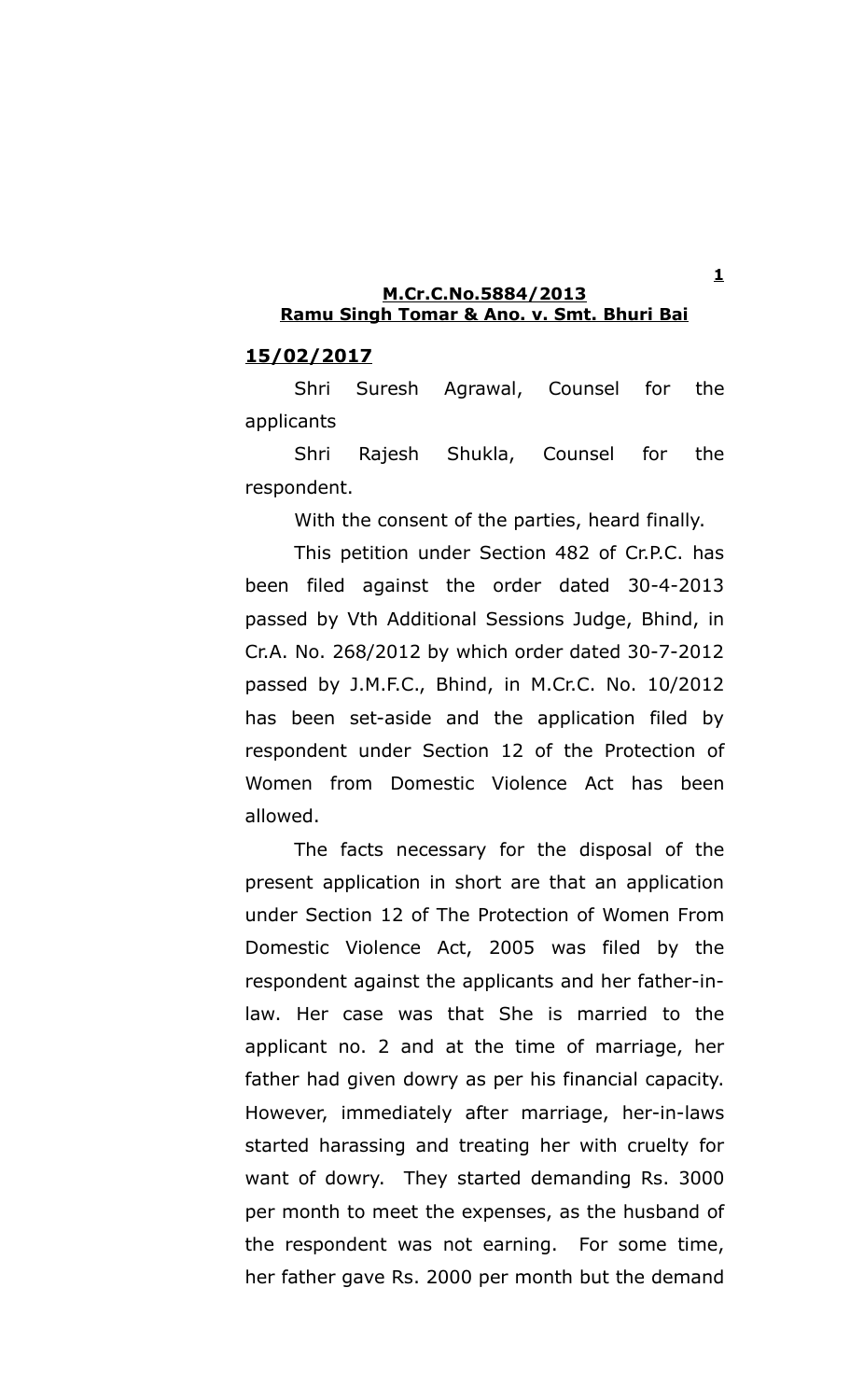of her-in-laws increased day by day and her mother-in-law and the husband used to beat her by fists and blows after locking her in a room. They started demanding Rs. 200000 for procuring service for applicant no.2 and when the respondent clarified that her father is not in a position to fulfill his demand, then he started saying that he would leave the respondent only when her younger sister is married to him. On 20-5-2010, the applicant no.2 under the influence of liquor badly assaulted the respondent and She was turned out of her matrimonial house. Therefore, an application under Section 12 of The Protection of Women From Domestic Violence Act, 2005 (in short 'The Act, 2005') was filed and apart from other reliefs, maintenance at the rate of Rs. 6000 per month was prayed.

The Magistrate, by order dated 30-7-2012 dismissed the application filed by the respondent.

Being aggrieved by order dated 30-7-2012, the respondent filed a Criminal Appeal. The Appellate Court by order dated 30-4-2013 set aside the order of the Magistrate and allowed the application filed under Section 12 of The Act, 2005. Apart from other reliefs, the Appellate Court directed for grant of Rs. 2,000 per month for the respondent and Rs. 1,000 per month each to both of her sons by way of monetary relief under Section 20 of The Act, 2005. A further lump sum of Rs.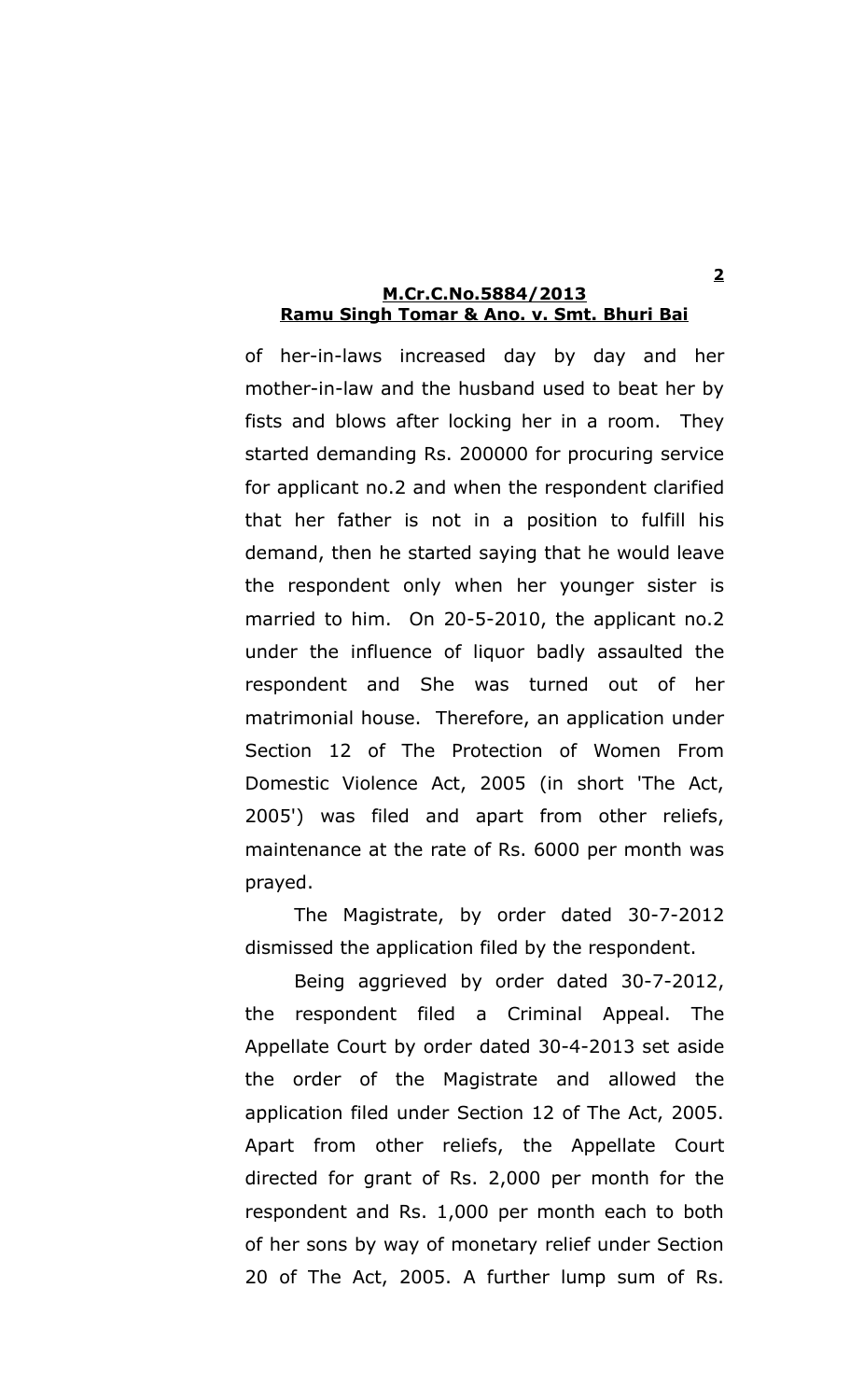15,000 was also granted. Hence, this application :

The Counsel for the applicants has confined his arguments only with regard to the monetary relief which has been granted in favor of the respondent. It is submitted by the applicants that initially, the application under Section 12 of The Act, 2005 was filed against the applicants and Shri Nathu Singh (Father-in-law). However, Nathu Singh died during the pendency of the appeal and his name was not deleted therefore, the impugned order is bad as it has been passed against a dead person. It is further submitted by the Counsel for the applicants that the applicant no. 1 is the Elder Brother-in-Law (जेठ) of the respondent therefore, he is not liable to pay maintenance to her. It is the duty of the husband of the respondent to pay maintenance and therefore, the order of monthly maintenance is liable to be set aside against the applicant no.1.

Per contra, it is submitted by the Counsel for the respondent, that as Elder Brother-in-Law (जेठ) is also included in the definition of Respondent, therefore, he is also liable to pay monetary relief.

Heard the learned Counsel for the parties.

Before adverting to the contentions raised by the Counsel for the applicants, it would be apposite to refer to the definition of **"Respondent"** as provided under The Act, 2005 which reads as under :

"2(q) **"respondent"** means any adult male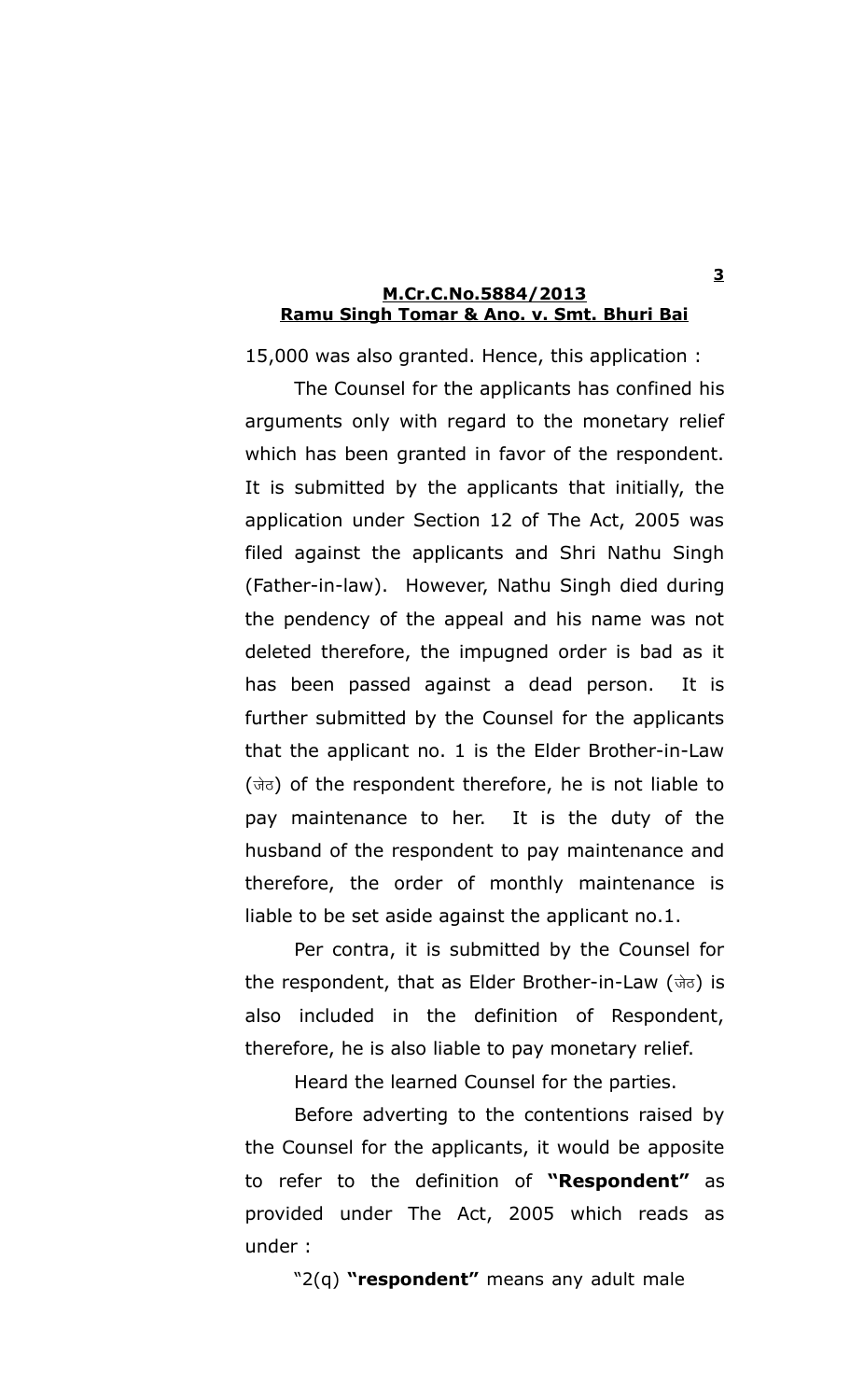person who is, or has been, in a domestic relationship with the aggrieved person and again whom the aggrieved person has sought any relief under this Act."

It is not out of place to mention here that the

# Supreme Court in the case of **Hiral P. Harsora v.**

# **Kusum Narottamdas Harsora, (2016) 10 SCC**

**165** has held as under :

"24. When we come to Section 20, it is clear that a Magistrate may direct the respondent to pay monetary relief to the aggrieved person, of various kinds, mentioned in the Section. If the respondent is only to be an "adult male person", and the money payable has to be as a result of domestic violence, compensation due from a daughter-in-law to a mother-in-law for domestic violence inflicted would not be available, whereas in a converse case, the daughter-in-law, being a wife, would be covered by the proviso to Section 2(q) and would consequently be entitled to monetary relief against her husband and his female relatives, which includes the mother-in-law.

\* \* \* \* \* \* \*

 45. Interestingly the Protection from Domestic Violence Bill, 2002 was first introduced in the Lok Sabha in 2002. This Bill contained the definition of "aggrieved person", "relative", and "respondent" as follows:

"**2. Definitions.**—In this Act, unless the context otherwise requires—

(a) **"aggrieved person"** means any woman who is or has been a relative of the respondent and who alleges to have been subjected to act of domestic violence by the respondent;

\* \* \* \* \* \*

(i) **"relative"** includes any person related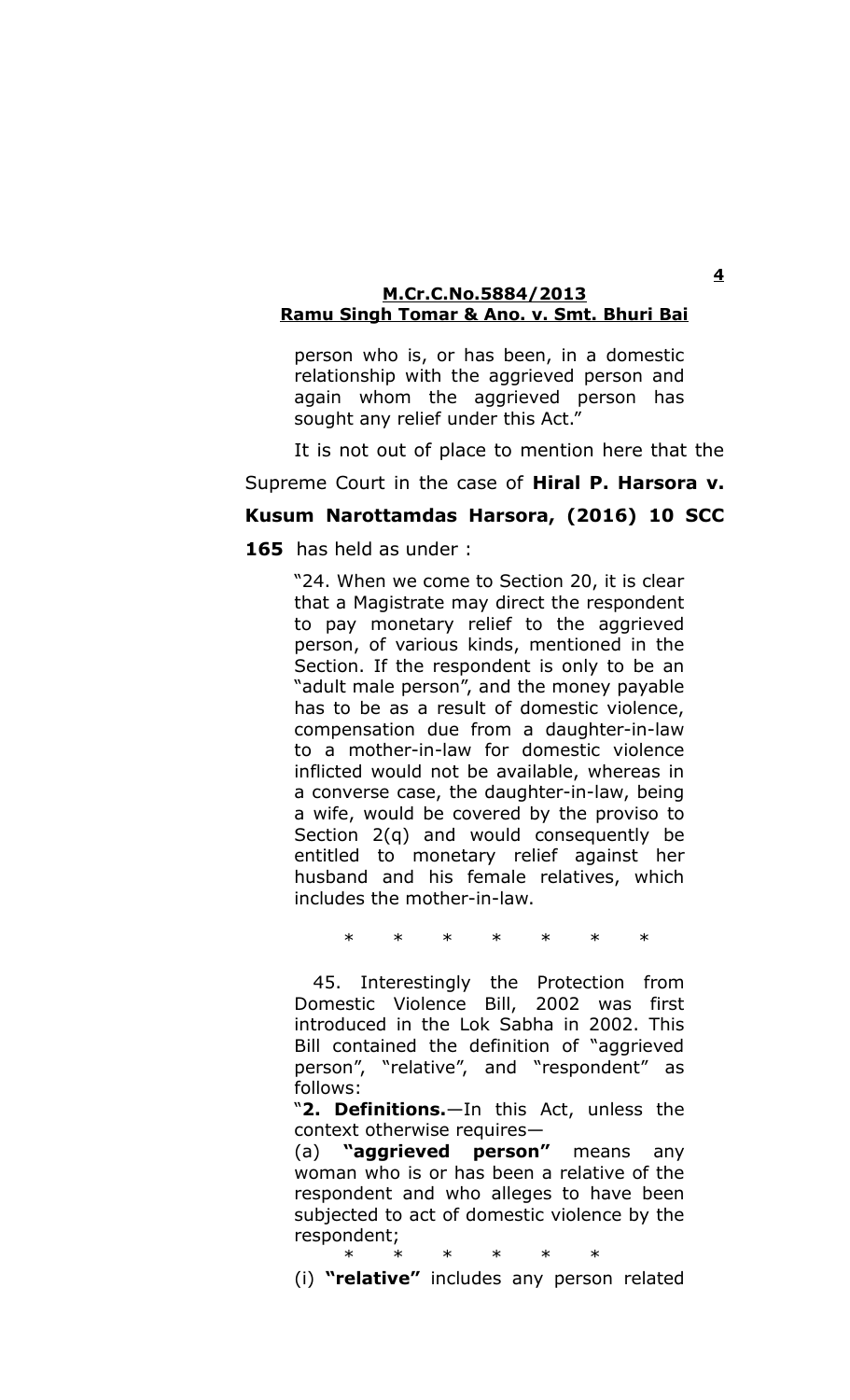by blood, marriage or adoption and living with the respondent;

(j) **"respondent"** means any person who is or has been a relative of the aggrieved person and against whom the aggrieved person has sought monetary relief or has made an application for protection order to the Magistrate or to the Protection Officer, as the case may be; and"

46. We were given to understand that the aforesaid Bill lapsed, after which the present Bill was introduced in the Lok Sabha on 22- 8-2005, and was then passed by both Houses. It is interesting to note that the earlier 2002 Bill defined "respondent" as meaning "any person who is…." without the addition of the words "adult male", being in consonance with the object sought to be achieved by the Bill, which was pari materia with the object sought to be achieved by the present Act. We also find that, in another Act which seeks to protect women in another sphere, namely, the Sexual Harassment of Women at Workplace (Prevention, Prohibition and Redressal) Act, 2013, "respondent" is defined in Section 2(m) thereof as meaning a person against whom the aggrieved woman has made a complaint under Section 9. Here again it will be noticed that the prefix "adult male" is conspicuous by its absence. The 2002 Bill and the 2013 Act are in tune with the object sought to be achieved by statutes which are meant to protect women in various spheres of life. We have adverted to the aforesaid legislation only to show that Parliament itself has thought it reasonable to widen the scope of the expression "respondent" in the 2013 Act so as to be in tune with the object sought to be achieved by such legislations. 47. Having struck down a portion of Section 2(q) on the ground that it is violative of

Article 14 of the Constitution of India, we do not think it is necessary to go into the case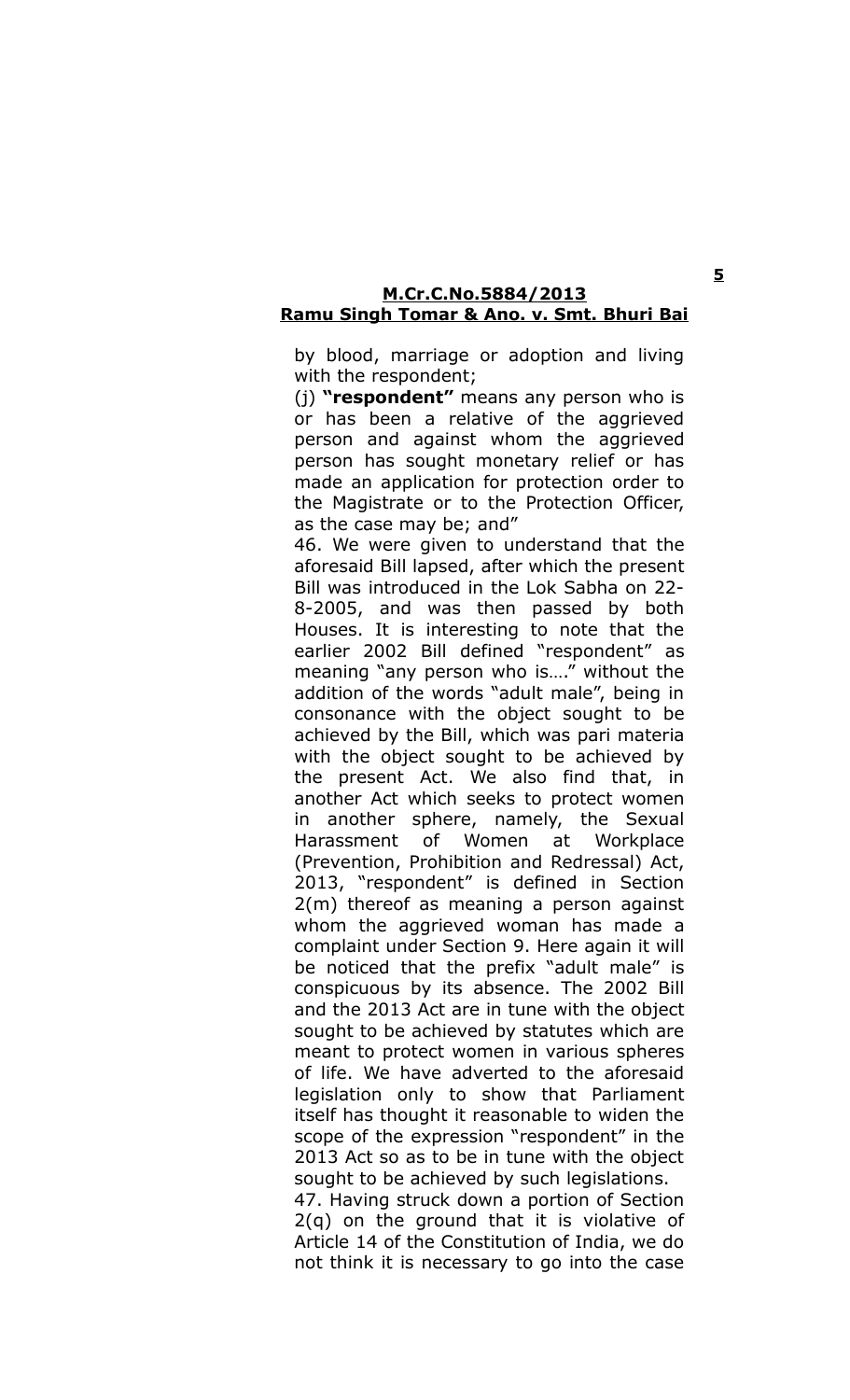law cited by both sides on literal versus purposive construction, construction of penal statutes, and the correct construction of a proviso to a section. None of this becomes necessary in view of our finding above.

\* \* \* \* \* \* \*

50. We, therefore, set aside the impugned judgment of the Bombay High Court and declare that the words "adult male" in Section 2(q) of the 2005 Act will stand deleted since these words do not square with Article 14 of the Constitution of India. Consequently, the proviso to Section 2(q), being rendered otiose, also stands deleted."

Thus, it is clear that now the definition of "respondent" is to be read in accordance with law laid down by Supreme Court in the case of **Hiral P. Harsora (Supra)**.

As the applicant no.1 is the Elder brother-inlaw of the respondent therefore, undisputedly he is covered by the word **"respondent"** as defined under Section 2(q) of The Act, 2005.

By referring to Section 20 of The Act, 2005, it was submitted by the Counsel for the applicants that the direction for payment of monetary relief cannot be issued against any other **"respondent"** except the husband. It is submitted by the Counsel for the applicant that since, the duty to maintain wife is the personal obligation of the husband, therefore, any other person cannot be held liable. In support of his contention, he relied upon the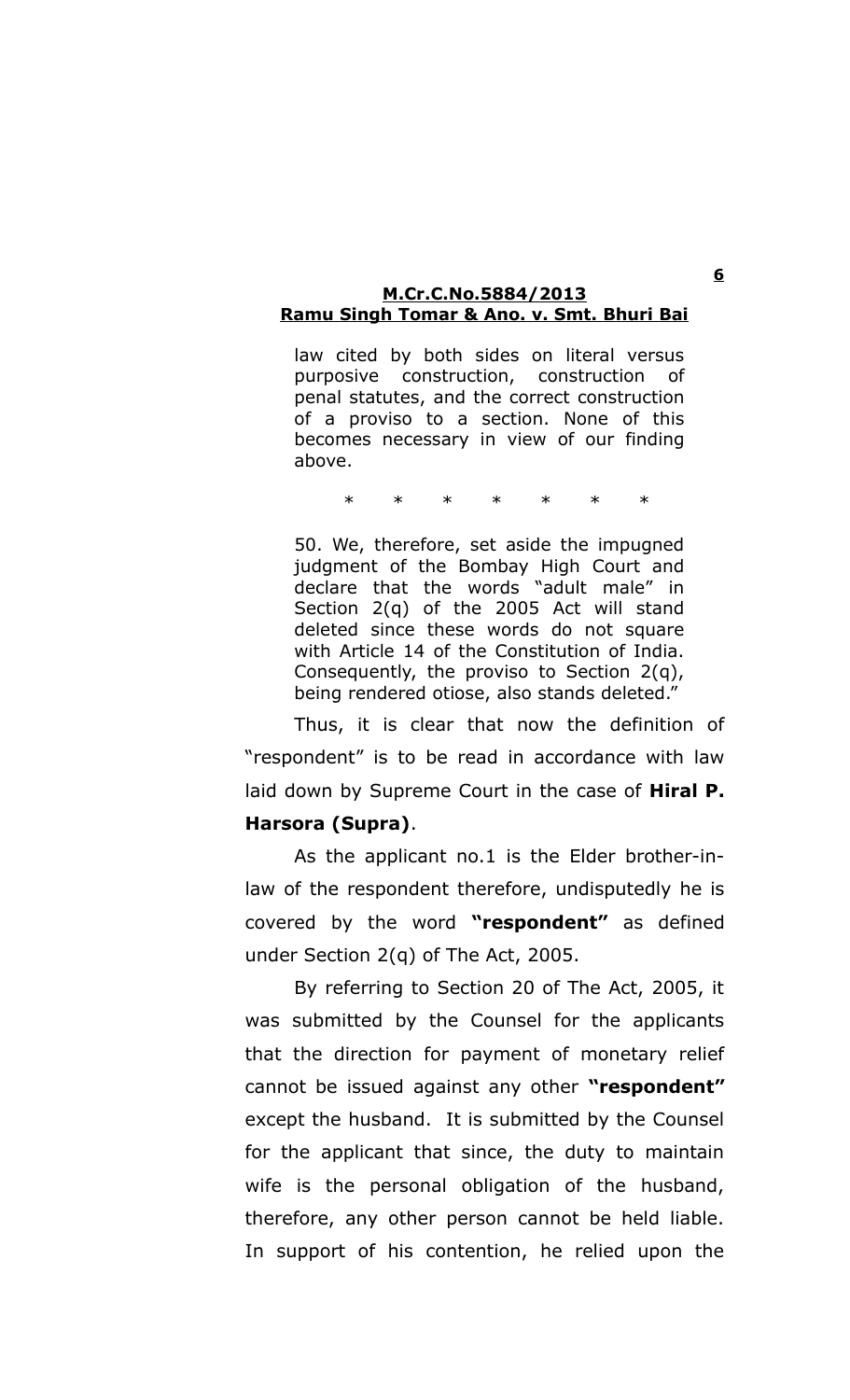provisions of Section 125 of Cr.P.C., Section 24 of Hindu Marriage Act and Section 18 of Hindu Adoptions and Maintenance Act.

In order to appreciate the submission made by the Counsel for the applicants, it would be necessary to refer Section 20 of The Act, 2005 which reads as under :

"**20. Monetary reliefs.**—(1) While disposing of an application under subsection (1) of Section 12, the Magistrate may direct the respondent to pay monetary relief to meet the expenses incurred and losses suffered by the aggrieved person and any child of the aggrieved person as a result of the domestic violence and such relief may include, but not limited to,—

(a) the loss of earnings;

(b) the medical expenses;

(c) the loss caused due to the destruction, damage or removal of any property from the control of the aggrieved person; and

(d) the maintenance for the aggrieved person as well as her children, if any, including an order under or in addition to an order of maintenance under Section 125 of the Code of Criminal Procedure, 1973 (2 of 1974) or any other law for the time being in force.

(2) The monetary relief granted under this section shall be adequate, fair and reasonable and consistent with the standard of living to which the aggrieved person is accustomed.

(3) The Magistrate shall have the power to order an appropriate lump sum payment or monthly payments of maintenance, as the nature and circumstances of the case may require.

(4) The Magistrate shall send a copy of the order for monetary relief made under sub-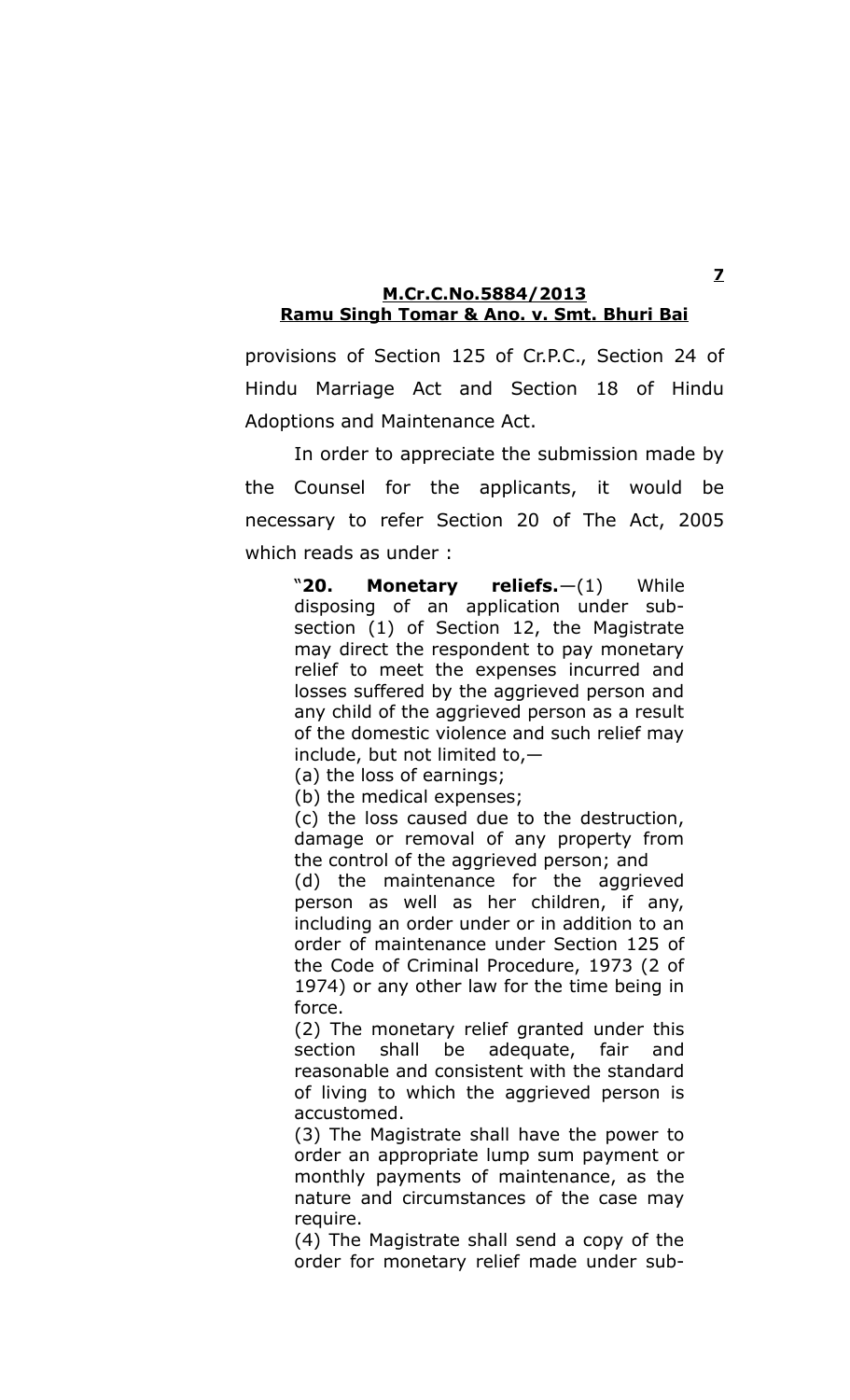section (1) to the parties to the application and to the in charge of the police station within the local limits of whose jurisdiction the respondent resides.

(5) The respondent shall pay the monetary relief granted to the aggrieved person within the period specified in the order under sub-section (1).

(6) Upon the failure on the part of the respondent to make payment in terms of the order under sub-section (1), the Magistrate may direct the employer or a debtor of the respondent, to directly pay to the aggrieved person or to deposit with the court a portion of the wages or salaries or debt due to or accrued to the credit of the respondent, which amount may be adjusted towards the monetary relief payable by the respondent."

By referring to Section  $20(1)(d)$  of The Act, 2005, the Counsel for the applicants submitted that as the monetary relief is not limited to the maintenance for the aggrieved person as well as her children, if any, including an order under or in addition to an order of maintenance under Section 125 of Cr.P.C. or any other law for the time being in force, therefore, Section 20(1)(d) of The Act, 2005 should be construed to mean that only the husband is liable to pay maintenance in the form of monetary relief and none else. It is further submitted that as under Section 125 of Cr.P.C., or under Section 24 of Hindu Marriage Act or under Section 18 of Hindu Adoptions and Maintenance Act, only the husband is under obligation to pay maintenance to his wife, therefore, except husband, no other person should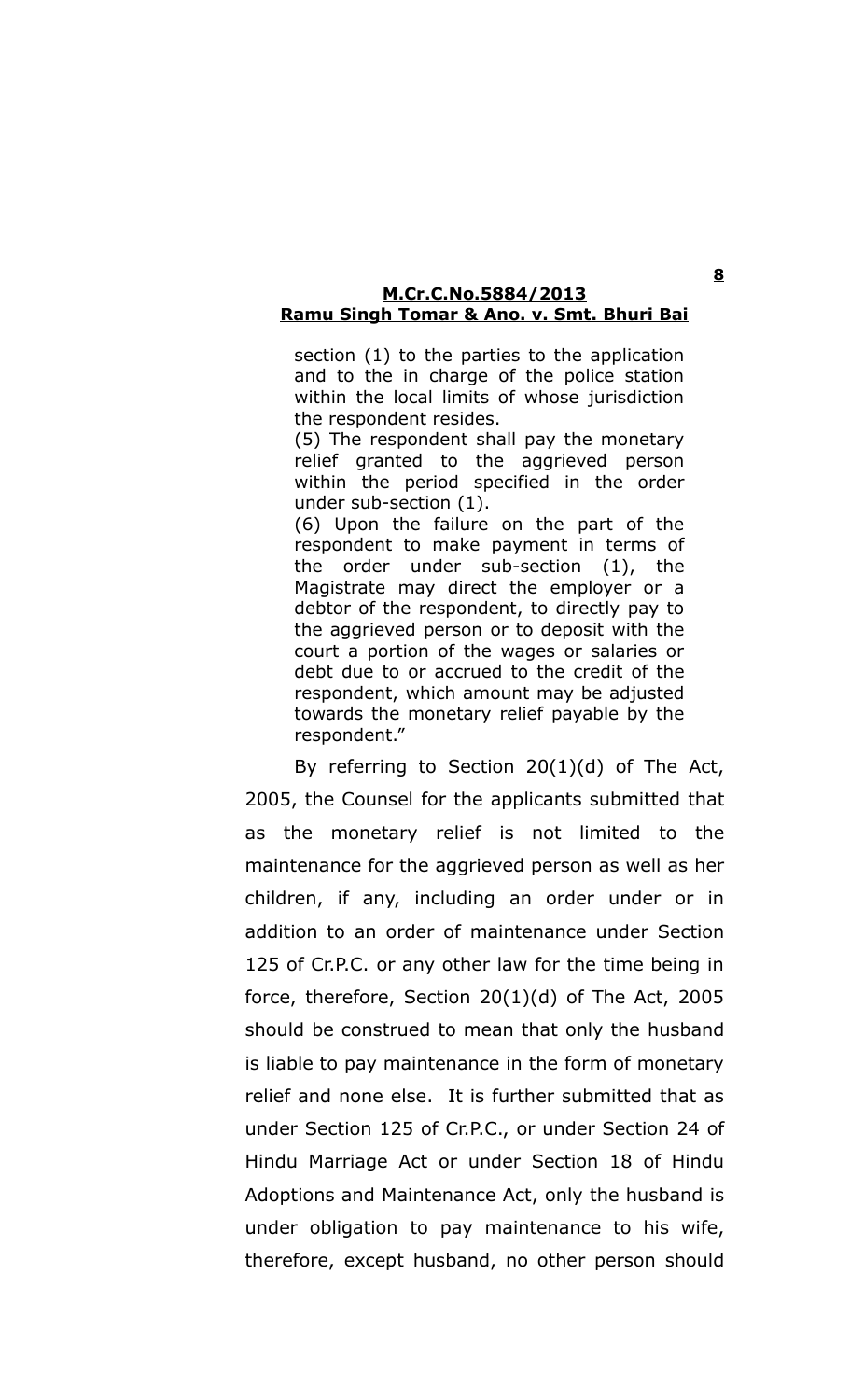be held liable to pay monetary relief in the form of maintenance. Thus, in other words, it is the contention of the Counsel for the applicants that for the purposes of monetary relief on monthly basis, the definition of word **"respondent"** should be made confined to **"Husband"** only and not to any other relative.

All though the submission made by the Counsel for the applicants appeared to be attractive but on deeper scrutiny of the provisions of law, the same is found to be misconceived and hence, rejected.

To find out that whether the duty of maintain wife is the personal obligation of the husband or not, it would be necessary to consider the various provisions of Law.

Section 125 of Cr.P.C. reads as under :

"**125. Order for maintenance of wives, children and parents.—** (1) If any person having sufficient means neglects or refuses to maintain—

(a) his wife, unable to maintain herself, or (b) his legitimate or illegitimate minor child, whether married or not, unable to maintain itself, or

(c) his legitimate or illegitimate child (not being a married daughter) who has attained majority, where such child is, by reason of any physical or mental abnormality or injury unable to maintain itself, or

(d) his father or mother, unable to maintain himself or herself,

a Magistrate of the first class may, upon proof of such neglect or refusal, order such person to make a monthly allowance for the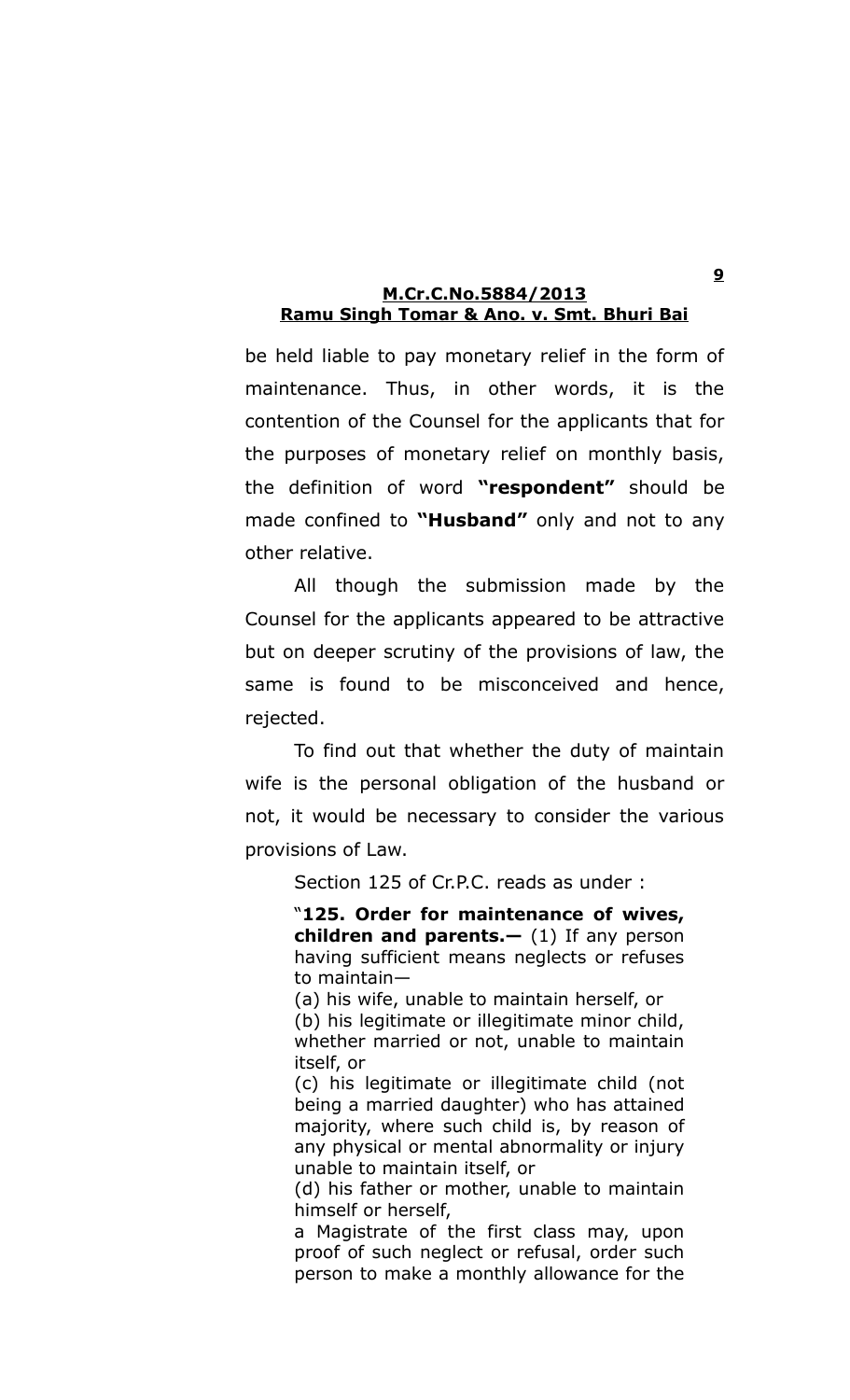maintenance of his wife or such child, father or mother, at such monthly rate  $1$ [\* \* \*], as such Magistrate thinks fit, and to pay the same to such person as the Magistrate may from time to time direct:

Provided that the Magistrate may order the father of a minor female child referred to in clause (b) to make such allowance, until she attains her majority, if the Magistrate is satisfied that the husband of such minor female child, if married, is not possessed of sufficient means:

2<sup>[</sup>Provided further that the Magistrate may, during the pendency of the proceeding regarding monthly allowance for the maintenance under this sub-section, order such person to make a monthly allowance for the interim maintenance of his wife or such child, father or mother, and the expenses of such proceeding which the Magistrate considers reasonable, and to pay the same to such person as the Magistrate may from time to time direct:

Provided also that an application for the montly allowance for the interim maintenance and expenses for proceeding under the second proviso shall, as far as possible, be disposed of within sixty days from the date of the service of notice of the application such person.]

Explanation.—For the purposes of this Chapter,—

(a) "minor" means a person who, under the provisions of the Indian Majority Act, 1875 (9 of 1875), is deemed not to have attained his majority;

(b) "wife" includes a woman who has been divorced by, or has obtained a divorce from, her husband and has not remarried.

 $3(2)$  Any such allowance for the maintenance or interim maintenance and expenses for proceeding shall be payable from the date of the order, or, of so ordered, from the date of the application for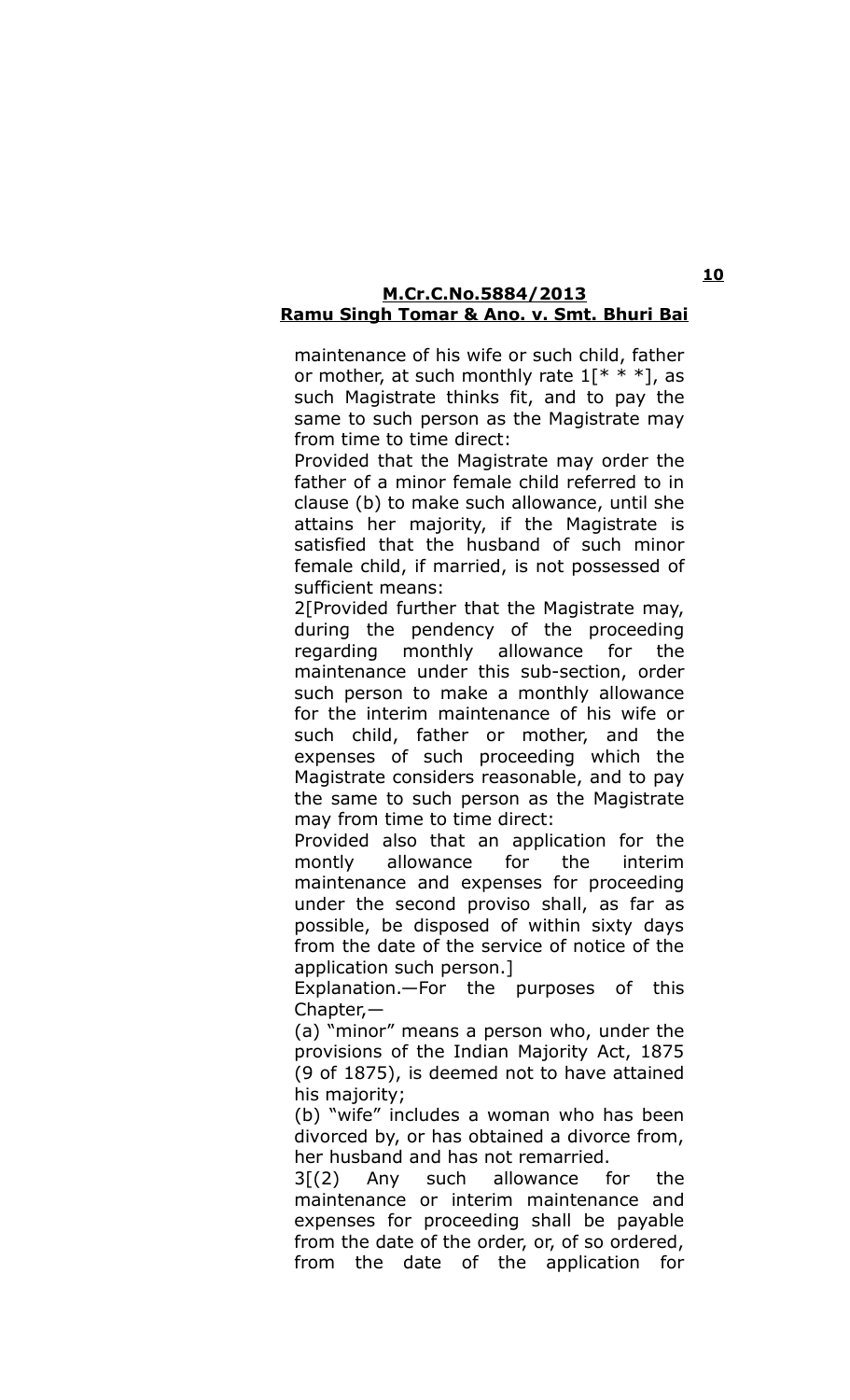maintenance or interim maintenance and expenses of proceeding, as the case may be.]

(3) If any person so ordered fails without sufficient cause to comply with the order, any such Magistrate may, for every breach of the order, issue a warrant for levying the amount due in the manner provided for levying fines, and may sentence such person, for the whole or any part of each month's allowance 4[for the maintenance or the interim maintenance and expenses of proceeding, as the case may be,] remaining unpaid after the execution of the warrant, to imprisonment for a term which may extend to one month or until payment if sooner made:

Provided that no warrant shall be issued for the recovery of any amount due under this section unless application be made to the Court to levy such amount within a period of one year from the date on which it became due:

Provided further that if such person offers to maintain his wife on condition of her living with him, and she refuses to live with him, such Magistrate may consider any grounds of refusal stated by her, and may make an order under this section notwithstanding such offer, if he is satisfied that there is just ground for so doing.

Explanation.—If a husband has contracted marriage with another woman or keeps a mistress, it shall be considered to be just ground for his wife's refusal to live with him. (4) No wife shall be entitled to receive an allowance 5[for the maintenance or the interim maintenance and expenses of proceeding, as the case may be,] from her husband under this section if she is living in adultery, or if, without any sufficient reason, she refuses to live with her husband, or if they are living separately by mutual consent.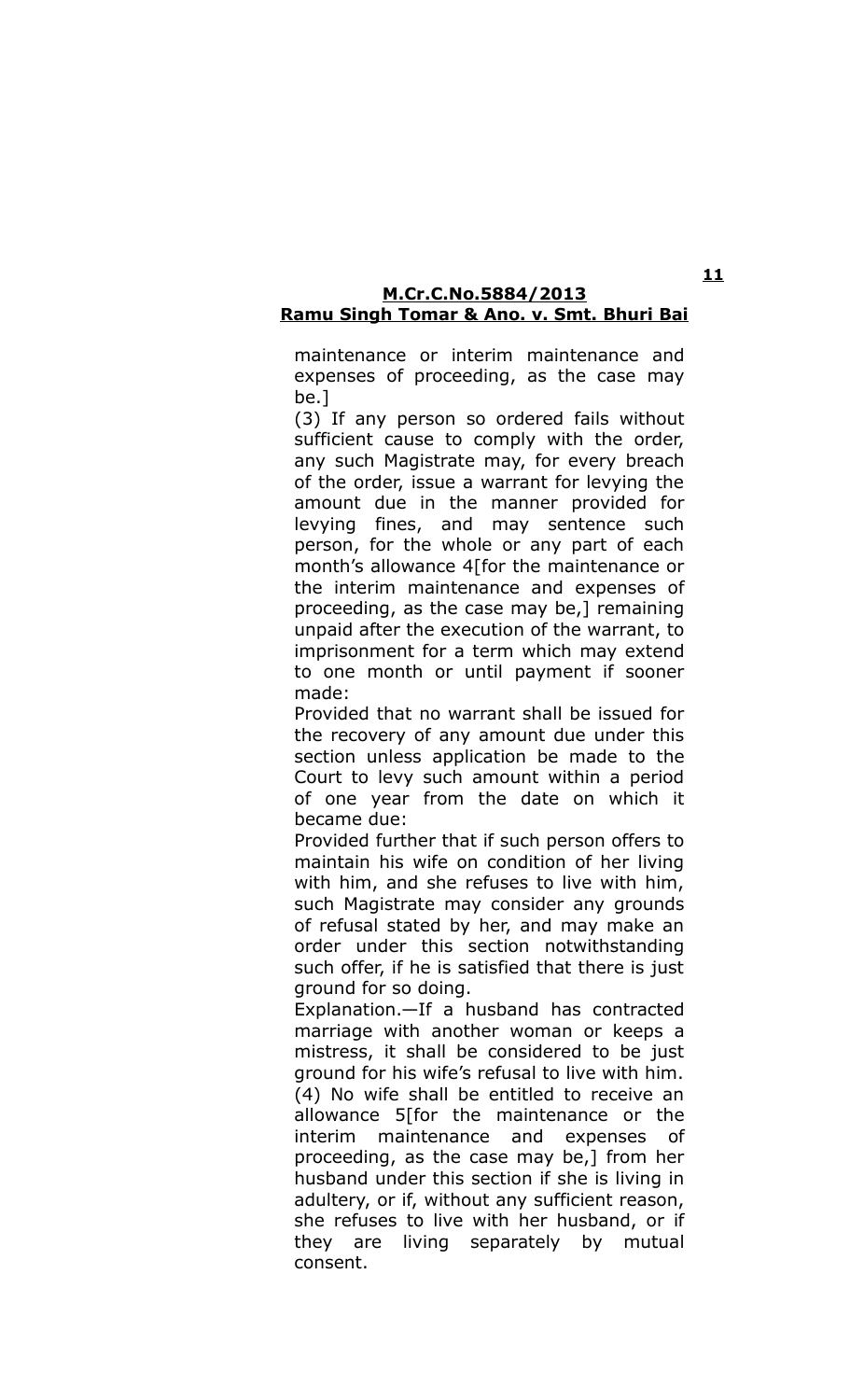(5) On proof that any wife in whose favour an order has been made under this section is living in adultery, or that without sufficient reason she refuses to live with her husband, or that they are living separately by mutual consent, the Magistrate shall cancel the order."

Section 24 of Hindu Marriage Act reads as under :

> "**24. Maintenance pendente lite and expenses of proceedings.—** Where in any proceedings under this Act it appears to the court that either the wife or the husband, as the case may be, has no independent income sufficient for her or his support and the necessary expenses of the proceeding, it may, on the application of the wife or the husband, order the respondent to pay to the petitioner the expenses of the proceeding, and monthly during the proceeding such sum as, having regard to the petitioner's own income and the income of the respondent, it may seem to the court to be reasonable:

> Provided that the application for the payment of the expenses of the proceeding and such monthly sum during the proceeding shall, as far as possible, be disposed of within sixty days from the date of service of notice on the wife or the husband, as the case may be."

Section 18 of Hindu Adoptions and

Maintenance Act reads as under :

"**18. Maintenance of wife.—**(1) Subject to the provisions of this section, a Hindu wife, whether married before or after the commencement of this Act, shall be entitled to be maintained by her husband during her lifetime.

(2) A Hindu wife shall be entitled to live separately from her husband without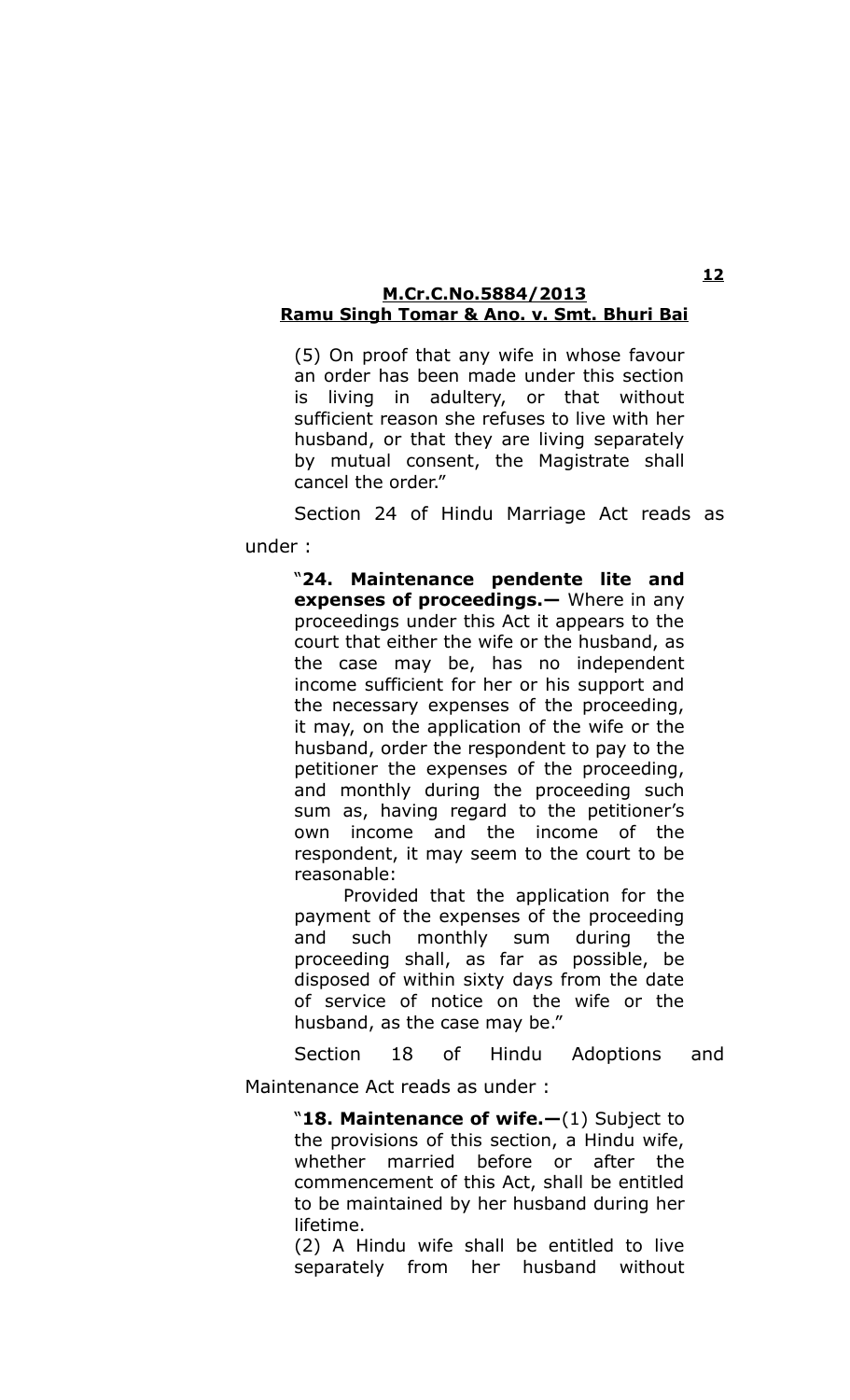forfeiting her claim to maintenance,—

(a) if he is guilty of desertion, that is to say, of abandoning her without reasonable cause and without her consent or against her wish, or of wilfully neglecting her;

(b) if he has treated her with such cruelty as to cause a reasonable apprehension in her mind that it will be harmful or injurious to live with her husband;

(c) if he is suffering from a virulent form of leprosy;

(d) if he has any other wife living;

(e) if he keeps a concubine in the same house in which his wife is living or habitually resides with a concubine elsewhere;

(f) if he has ceased to be a Hindu by conversion to another religion;

(g) if there is any other cause justifying her living separately.

(3) A Hindu wife shall not be entitled to separate residence and maintenance from her husband if she is unchaste or ceases to be a Hindu by conversion to another religion."

Thus, it is clear that in all the above mentioned Statutes, only the "Husband" has been made liable to maintain his wife. Thus, it can be said that the duty to maintain wife is the personal obligation of "Husband". However, it is also clear that the word "Husband" has not been used in The Act, 2005 and in fact the word "respondent" has been used. Therefore, in absence of use of word "Husband" it would not be possible to restrict the meaning of "respondent" as "Husband" for the purposes of making payment of maintenance.

It is a well established principle of law that an expression used in a Statute must have the same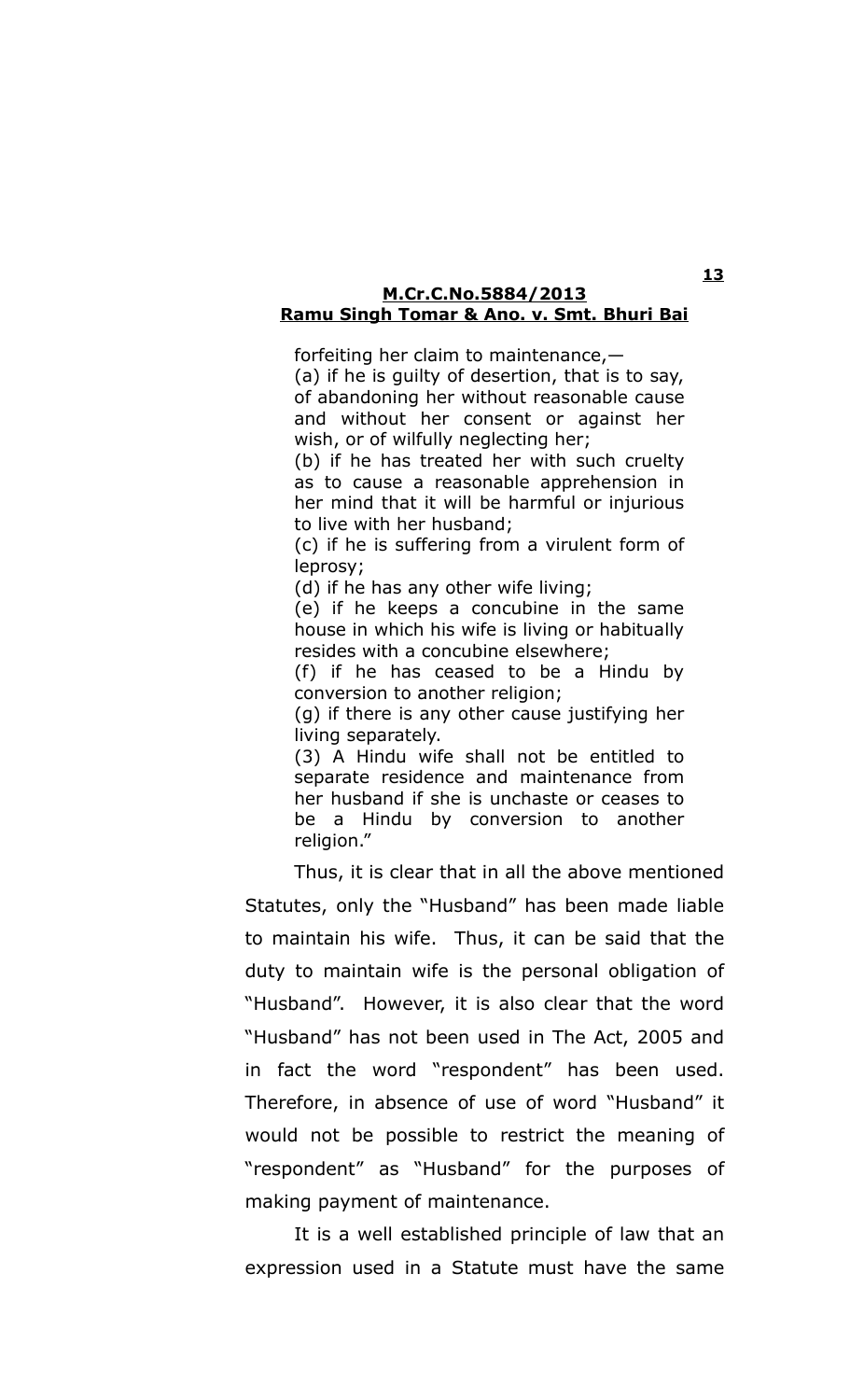meaning as is assigned to it. The Supreme Court in the case of **P. Kasilingam v. P.S.G. College of Technology, 1995 Supp (2) SCC 348** has held as under :

> "A particular expression is often defined by the Legislature by using the word 'means' or the word 'includes'. Sometimes the words 'means and includes' are used. The use of the word 'means' indicates that "definition is a hard-and-fast definition, and no other meaning can be assigned to the expression than is put down in definition". (See : Gough v. Gough; Punjab Land Development and Reclamation Corpn. Ltd. v. Presiding Officer, Labour Court.) The word 'includes' when used, enlarges the meaning of the expression defined so as to comprehend not only such things as they signify according to their natural import but also those things which the clause declares that they shall include. The words "means and includes", on the other hand, indicate "an exhaustive explanation of the meaning which, for the purposes of the Act, must invariably be attached to these words or expressions". (See : Dilworth v. Commissioner of Stamps (Lord Watson); Mahalakshmi Oil Mills v. State of A.P."

#### In case of **K.V. Muthu v. Angamuthu**

**Ammal, (1997) 2 SCC 53**, the Supreme Court has

held as under :

"10. Apparently, it appears that the definition is conclusive as the word "means" has been used to specify the members, namely, spouse, son, daughter, grandchild or dependant parent, who would constitute the family. Section 2 of the Act in which various terms have been defined, opens with the words "in this Act, unless the context otherwise requires" which indicates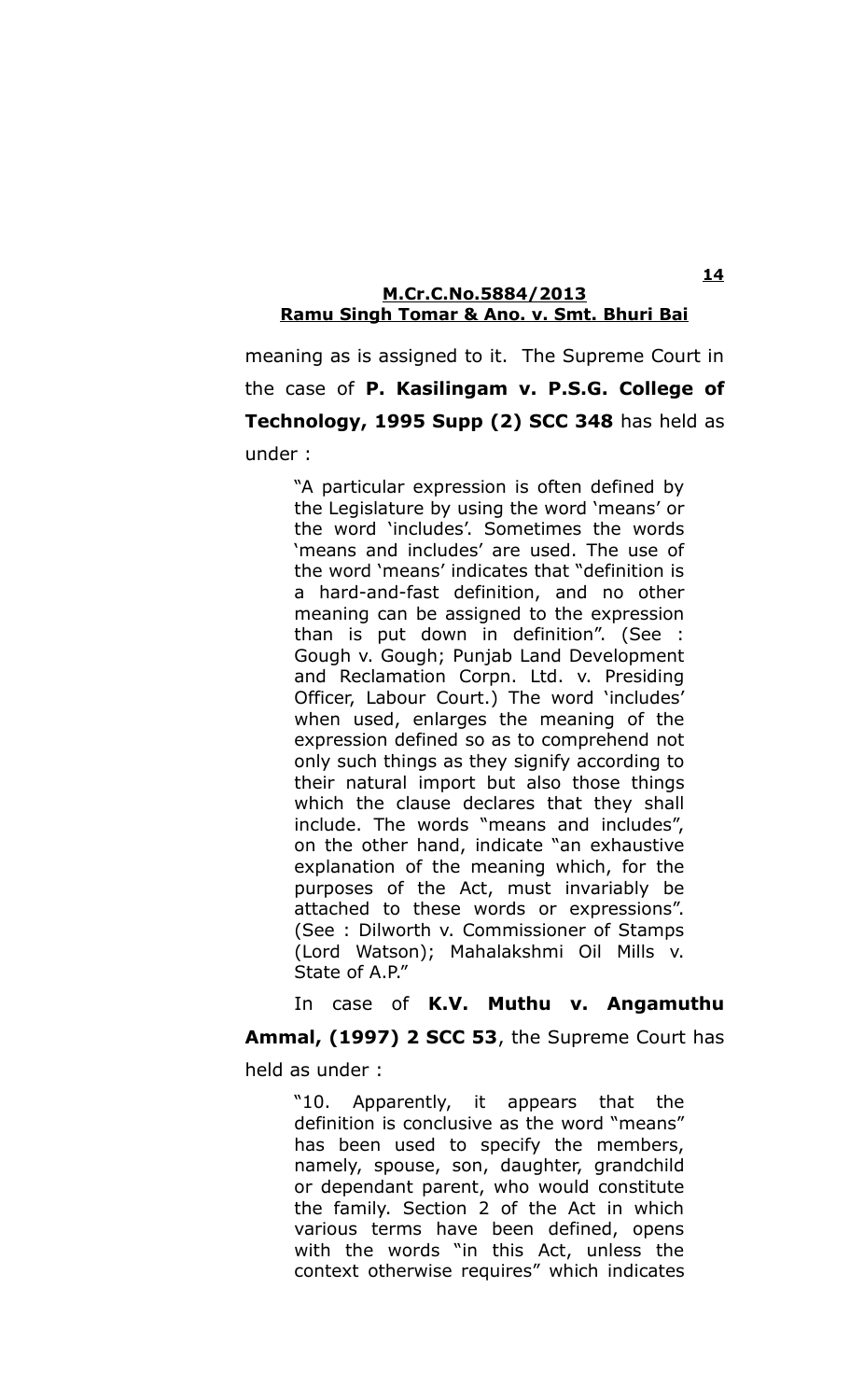that the definitions, as for example, that of "family", which are indicated to be conclusive may not be treated to be conclusive if it was otherwise required by the context. This implies that a definition, like any other word in a statute, has to be read in the light of the context and scheme of the Act as also the object for which the Act was made by the legislature.

11. While interpreting a definition, it has to be borne in mind that the interpretation placed on it should not only be not repugnant to the context, it should also be such as would aid the achievement of the purpose which is sought to be served by the Act. A construction which would defeat or was likely to defeat the purpose of the Act has to be ignored and not accepted.

12. Where the definition or expression, as in the instant case, is preceded by the words "unless the context otherwise requires", the said definition set out in the section is to be applied and given effect to but this rule, which is the normal rule may be departed from if there be something in the context to show that the definition could not be applied.

13. This Court in K. Balakrishna Rao v. Haji Abdulla Sait2 while considering the definition clause of this Act which is under our consideration, held: (SCC p. 337, para 24)

"A definition clause does not necessarily in any statute apply in all possible contexts in which the word which is defined may be found therein. The opening clause of Section 2 of the principal Act itself suggests that any expression defined in that section should be given the meaning assigned to it therein unless the context otherwise requires."

Section 2 of The Act, 2005 starts with the words "In this Act, unless the context otherwise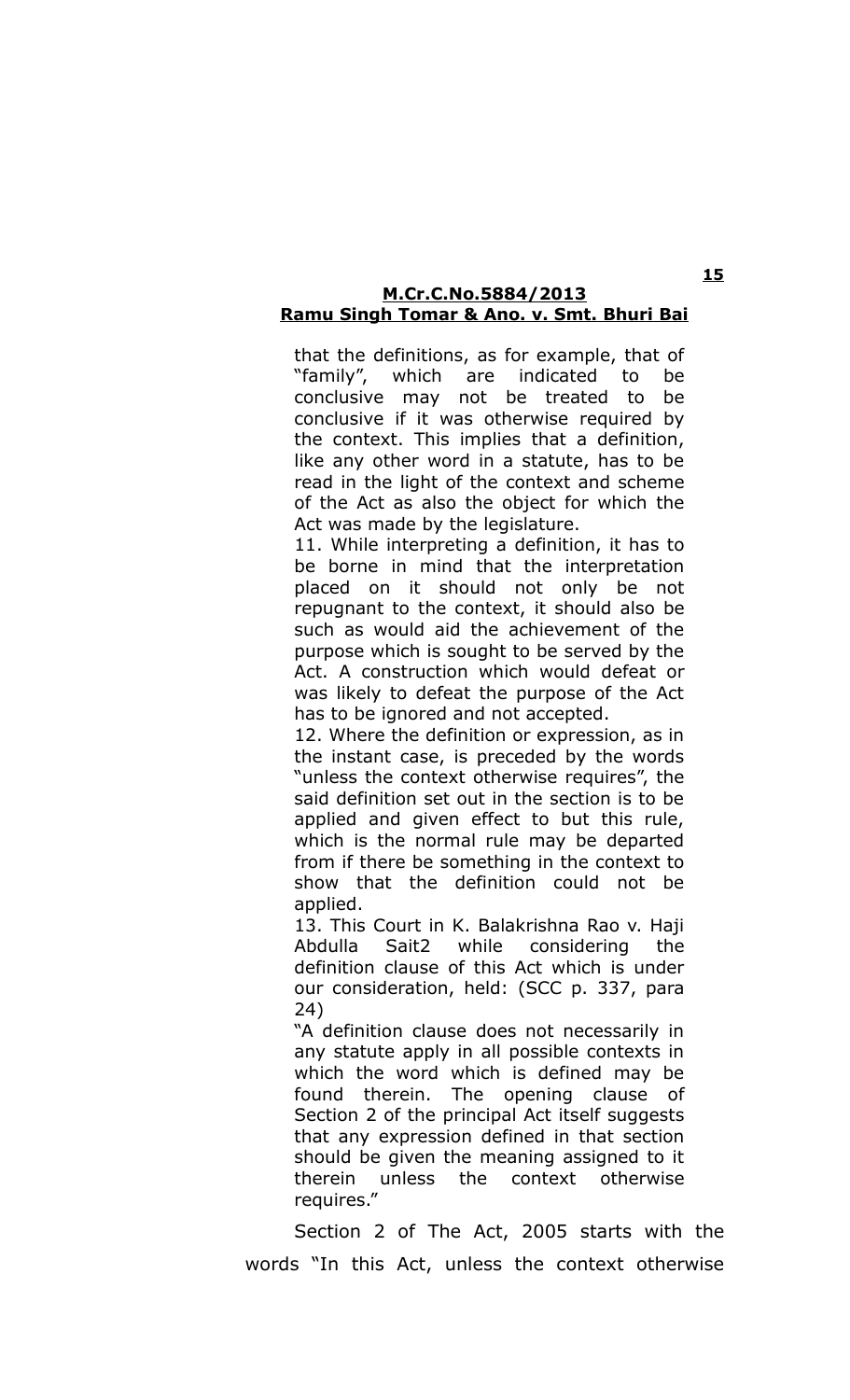requires", therefore, it means that the expression defined in Section 2(q) should be given the meaning assigned to it therein unless the context otherwise requires.

Now if the provision of Section 20(1)(d) of The Act, 2005 is read, then it would mean, that the intention of the Legislature was not to make the provision of Monetary Relief, limited to the maintenance for the aggrieved person as well as her children, if any, including an order under or in addition to an order of maintenance under Section 125 of Cr.P.C. or any other law for the time being in force.

Therefore, it would be necessary to refer to the Statement of Objects and Reasons of The Protection of Women From Domestic Violence Act, 2005. The statement of Objects and Reasons read as under :

> STATEMENT OF OBJECTS AND REASONS "1. Domestic violence is undoubtedly a human rights issue and serious deterrent to development. The Vienna Accord of 1994 and the Beijing Declaration and the Platform for Action (1995) have acknowledged this. The United Nations Committee on Convention on Elimination of All Forms of Discrimination against Women (CEDAW) in its General Recommendation No. XII (1989) has recommended that State parties should act to protect women against violence of any kind especially that occurring within the family.

> 2. The phenomenon of domestic violence is widely prevalent but has remained largely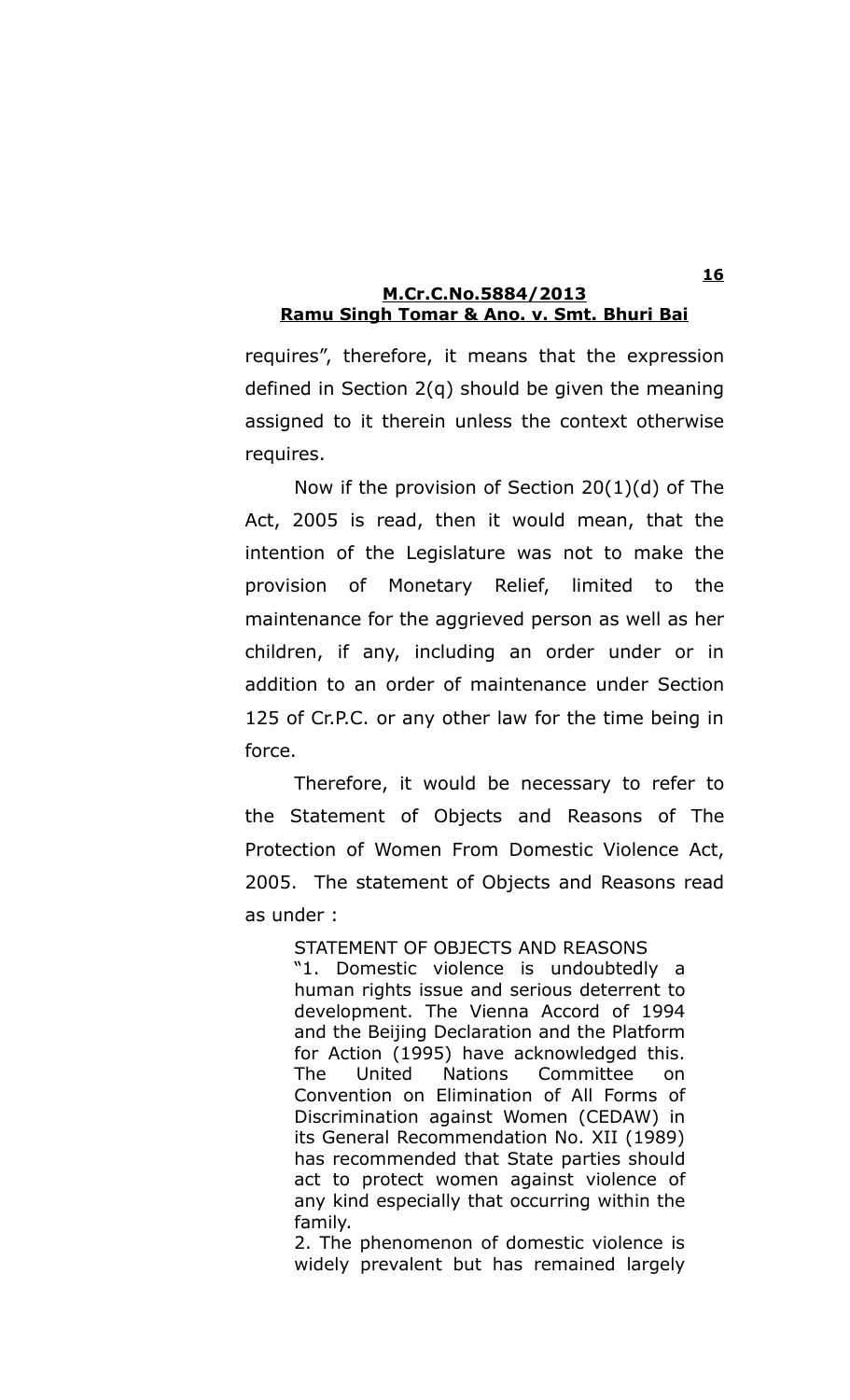invisible in the public domain. Presently, where a woman is subjected to cruelty by her husband or his relatives, it is an offence under Section 498-A of the Indian Penal Code. The civil law does not however address this phenomenon in its entirety.

3. It is, therefore, proposed to enact a law keeping in view the rights guaranteed under Articles 14, 15 and 21 of the Constitution to provide for a remedy under the civil law which is intended to protect the women from being victims of domestic violence and to prevent the occurrence of domestic violence in the society.

4. The Bill, inter alia, seeks to provide for the following—

(i) It covers those women who are or have been in a relationship with the abuser where both parties have lived together in a shared household and are related by consanguinity, marriage or through a relationship in the nature of marriage or adoption. In addition, relationships with family members living together as a joint family are also included. Even those women who are sisters, widows, mothers, single women, or living with the abuser are entitled to legal protection under the proposed legislation. However, whereas the Bill enables the wife or the female living in a relationship in the nature of marriage to file a complaint under the proposed enactment against any relative of the husband or the male partner, it does not enable any female relative of the husband or the male partner to file a complaint against the wife or the female partner.

(ii) It defines the expression "domestic violence" to include actual abuse or threat or abuse that is physical, sexual, verbal, emotional or economic. Harassment by way of unlawful dowry demands to the woman or her relatives would also be covered under this definition.

(iii) It provides for the rights of women to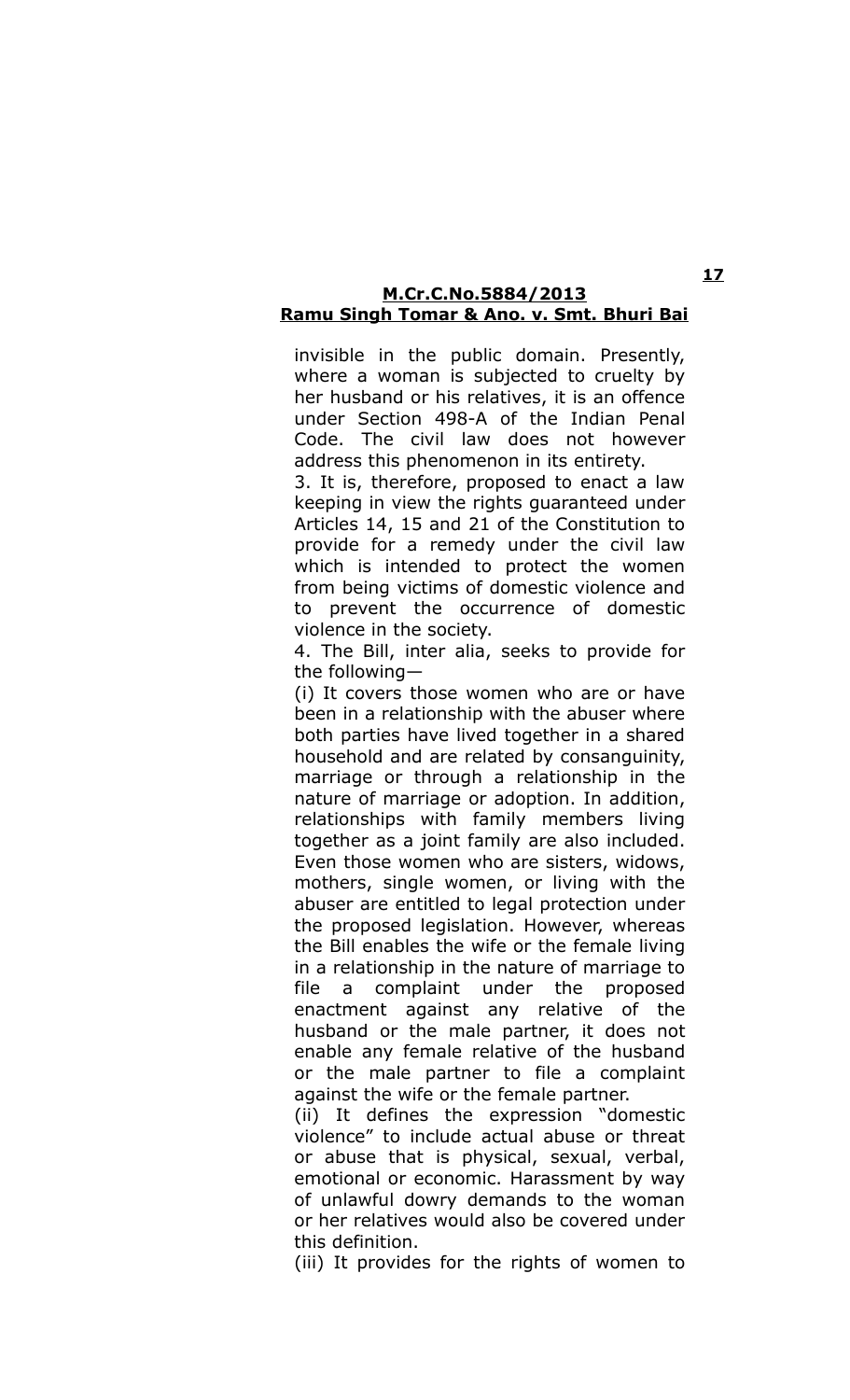secure housing. It also provides for the right of a woman to reside in her matrimonial home or shared household, whether or not she has any title or rights in such home or household. This right is secured by a residence order, which is passed by the Magistrate.

(iv) It empowers the Magistrate to pass protection orders in favour of the aggrieved person to prevent the respondent from aiding or committing an act of domestic violence or any other specified act, entering a workplace or any other place frequented by the aggrieved person, attempting to communicate with her, isolating any assets used by both the parties and causing violence to the aggrieved person, her relatives or others who provide her assistance from the domestic violence.

(v) It provides for appointment of Protection Officers and registration of nongovernmental organisations as service providers for providing assistance to the aggrieved person with respect to her medical examination, obtaining legal aid, safe shelter, etc.

5. The Bill seeks to achieve the above objects. The notes on clauses explain the various provisions contained in the Bill."

Thus, the basic object and reason is to provide various remedies in favor of women who suffer from domestic violence.

Monetary Relief has been defined under Section 2(k) of The Act, 2005 which reads as under :

> "12(k) **"monetary relief"** means the compensation which the Magistrate may order the respondent to pay the aggrieved person, at any stage during the hearing of an application seeking any relief under this Act, to meet the expenses incurred and the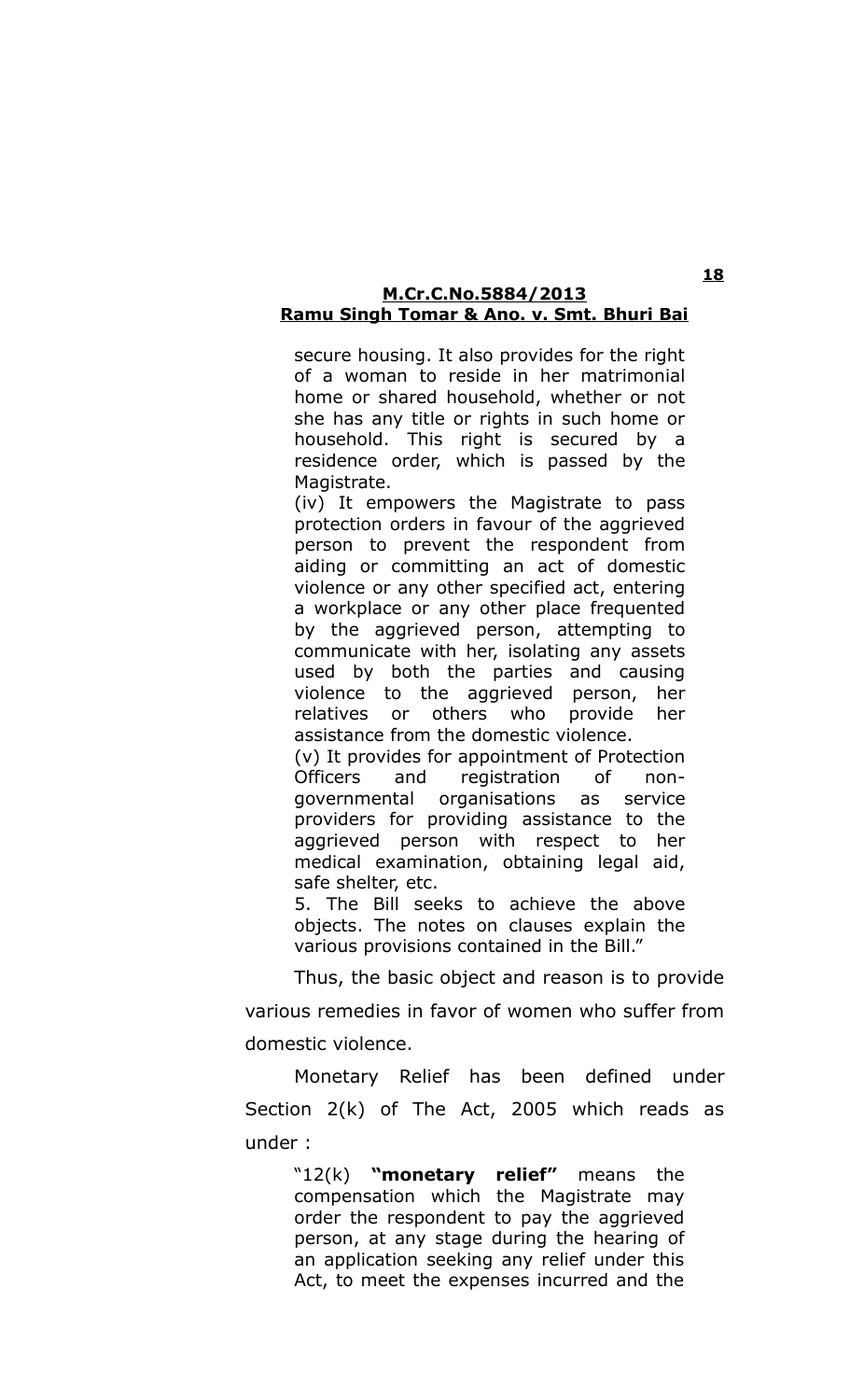losses suffered by the aggrieved person as a result of the domestic violence."

In order to appreciate the submission made by the Counsel for the applicants, it would be necessary to find out that whether the monetary relief on monthly basis can be termed as maintenance in its strict sense, as provided under Section 125 of Cr.P.C. or under Hindu Adoptions and Maintenance Act or any other law in force or Monetary relief is other than the maintenance. It is true that in view of the specific provisions of law as provided under different statutes, the duty to maintain wife is on the husband and it is a personal obligation. However, in The Act, 2005, the words **"Wife"**, **"Husband"**, have not been used. In the Act, 2005, the words **"Aggrieved Person"**, **"Domestic relationship"**, and **"respondent"** have been issued.

Section 2(a) defines **"aggrieved person"** which reads as under :

> "(a) **"aggrieved person"** means any woman who is, or has been, in a domestic relationship with the respondent and who alleges to have been subjected to any act of domestic violence by the respondent."

Section 2(f) defines **"domestic relationship"** which reads as under :

> "(f) **"domestic relationship"** means a relationship between two persons who live or have, at any point of time, lived together in a shared household, when they are related by consanguinity, marriage or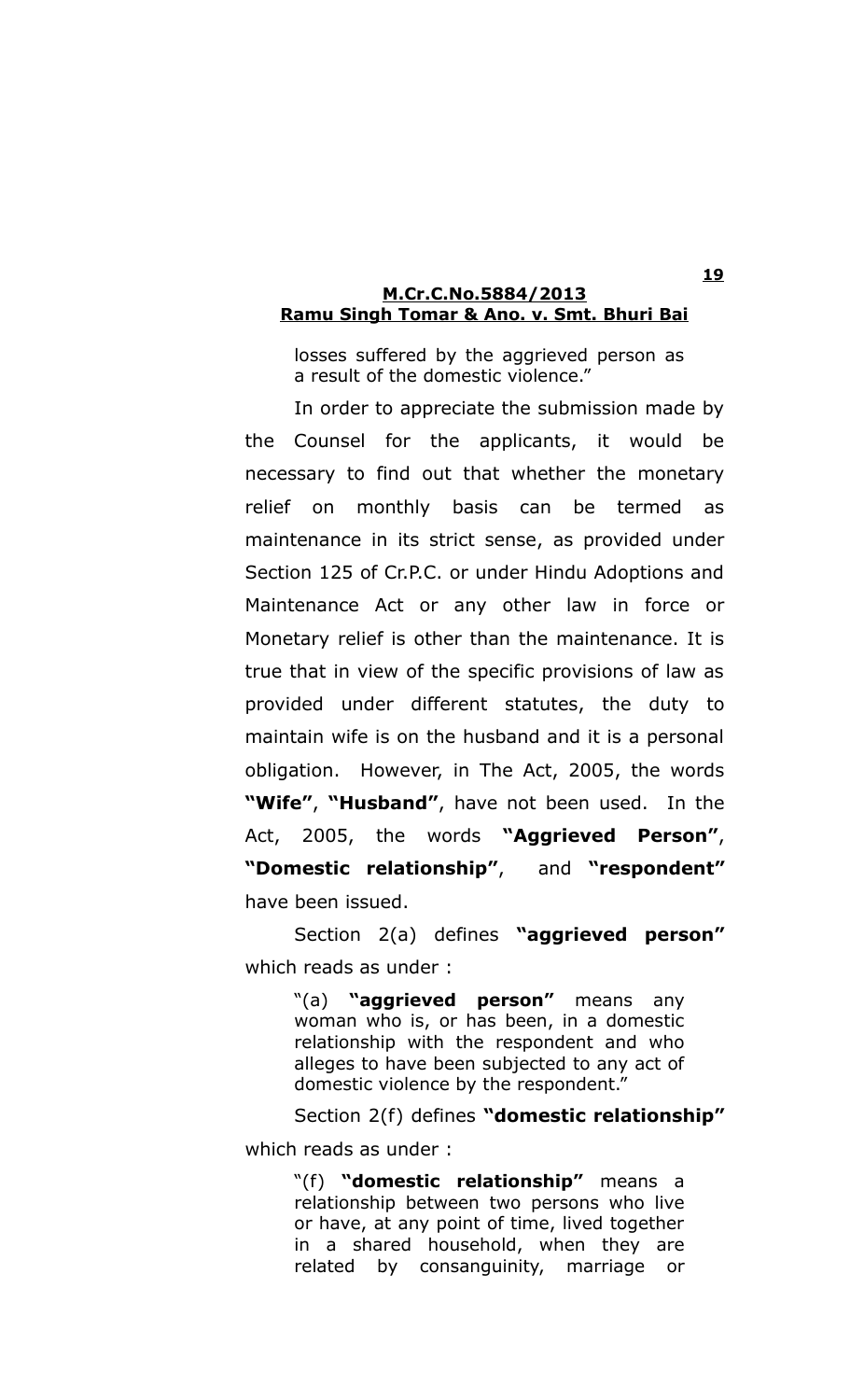through a relationship in the nature of marriage, adoption or are family members living together as a joint family;" Section 2(q) defines **"respondent".**

Thus, it is clear that The Act, 2005 nowhere deals with the relationship of Husband and Wife but it deals with "Aggrieved person", "Domestic Relationship" and "respondent". Section 20(1)(d) of The Act, 2005 provides that the monetary relief would be other than the maintenance as awarded under Section 125 of Cr.P.C. or under any other law for the time being in force. Thus, in fact the provisions of Section 125 of Cr.P.C. or provisions of any other law for the time being in force have been excluded expressly. Since, the word "Husband" has not been used, and the word "respondent" has been used, therefore, all the persons who are covered by the definition of "respondent"would be liable to maintain monetary relief, including the maintenance.

The Supreme Court in the case of **Juveria Abdul Majid Patni Vs. Atilf Iqbal Mansoori (2014) 10 SCC 736**, has held as under :

> "The monetary relief as stipulated under Section 20 is different from maintenance, which can be in addition to an order of maintenance under Section 125 CrPC or any other law. Such monetary relief can be granted to meet the expenses incurred and losses suffered by the aggrieved person and child of the aggrieved person as a result of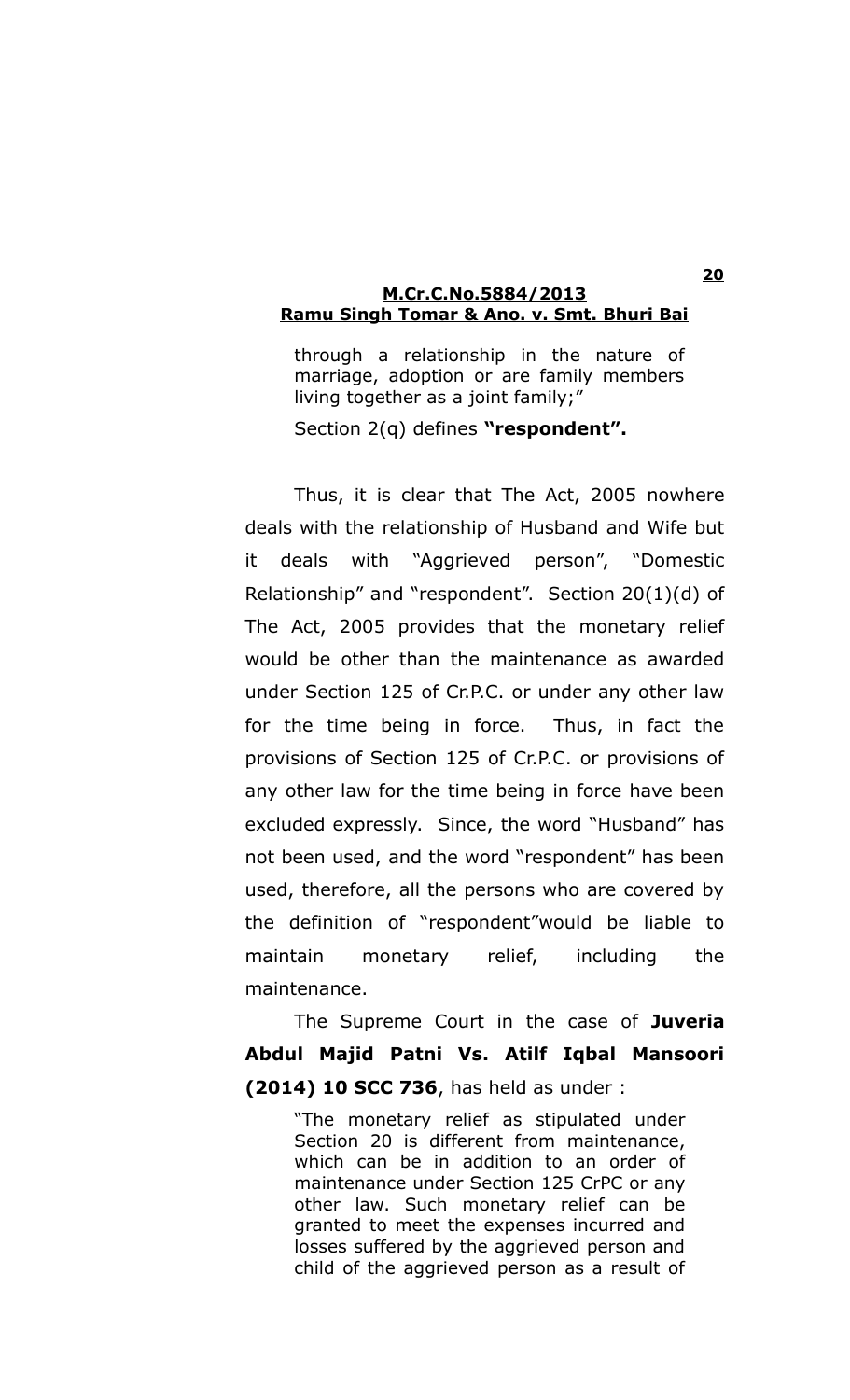the domestic violence, which is not dependent on the question whether the aggrieved person, on the date of filing of the application under Section 12 is in a domestic relationship with the respondent."

Thus, it is clear that monetary relief is different from maintenance, therefore, it cannot be said that in view of Section 20(1)(d) of The Act, 2005 merely because it has been mentioned that the monetary relief would not be limited to maintenance under Section 125 of Cr.P.C. or any other law for the time being in force, therefore, the monetary relief on monthly basis should be treated as personal obligation of husband. In fact monetary relief is awarded to an aggrieved person to meet expenses incurred and losses suffered by her as a result of the domestic violence. Therefore, the use of word **"respondent"** in Section 20 cannot be given restricted meaning for the purposes of grant of monetary relief on monthly basis. The submission made by the Counsel for the applicants cannot be accepted that as the context otherwise provides, therefore, a restricted meaning should be given to the word "respondent" and the word "respondent" should be restricted to "Husband" only. As the word "respondent" has been used in Section 20 of The Act, 2005, therefore, it contains the same meaning which is given in Section 2(q) of The Act, 2005 and thus, the applicant no.1 is also liable to pay monthly monetary relief, as granted by the Appellate Court.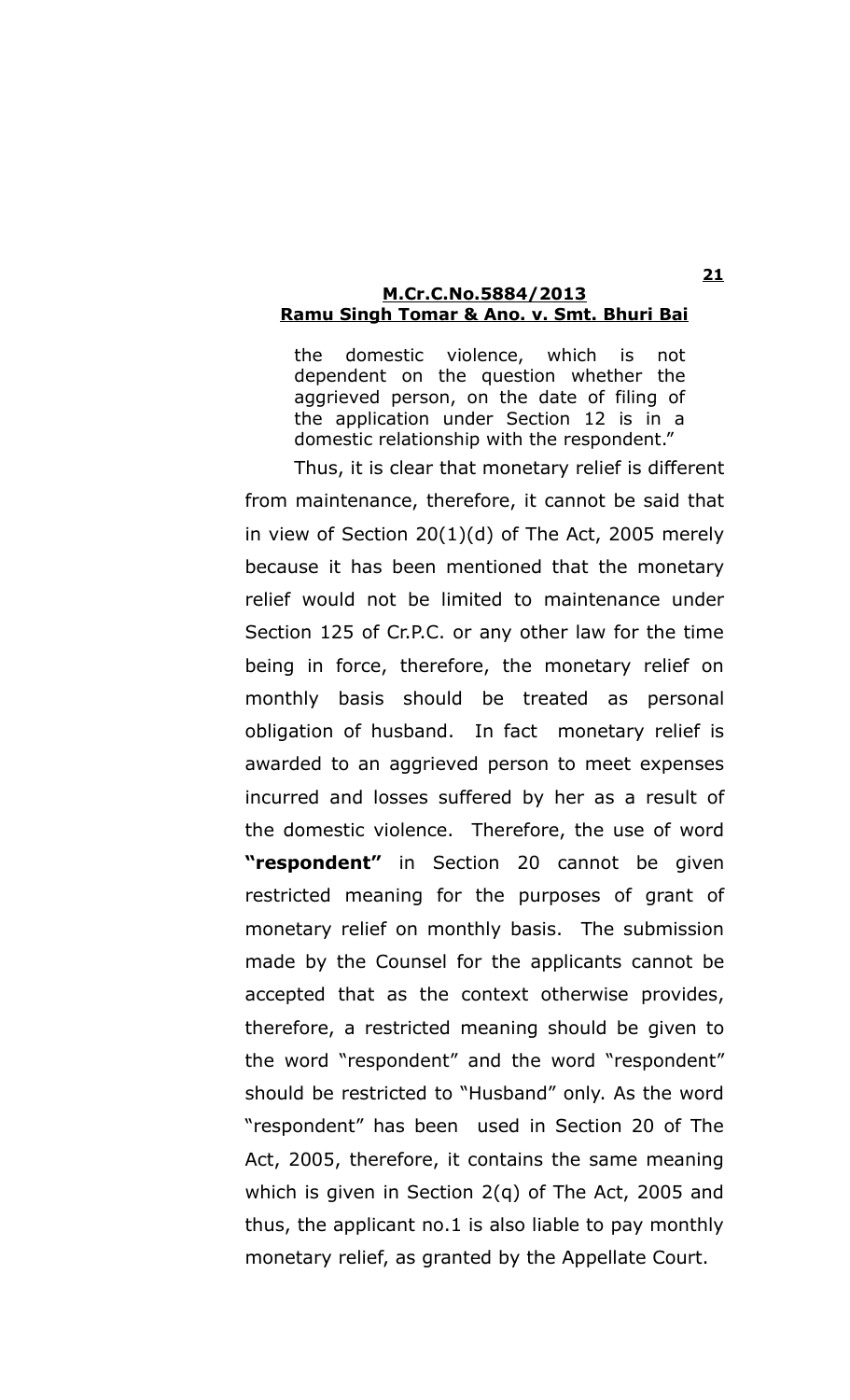So far as the next contention of the Counsel for the applicants that since, Nathu Singh had died during the pendency of the appeal and since, his name was not deleted therefore, the entire order is vitiated as the same has also been passed against a dead person, cannot be accepted. It is true that Nathu Singh had expired during the pendency of the appeal, but merely because his name was not deleted would not vitiate the entire order and at the most it can be said that the said order will not be operative against the dead person.

It is next contended by the Counsel for the applicants that the Appellate Court has directed for monthly monetary relief as well as by way of Lump sum monetary relief, but in view of Section 20(3) of the Act, 2005, monetary relief can be granted either in lump sum or in monthly payment of maintenance therefore, the order passed by the Appellate Court is liable to be set aside.

It is clear that monetary relief is not restricted to maintenance only. In fact it is the monetary relief to meet the expenses and losses suffered. However, as the monetary relief can be granted towards loss of earnings, medical expenses, for expenses incurred and losses suffered by the aggrieved person, therefore, it cannot be said that the lump sum amount of Rs. 15,000 so awarded by the Appellate Court was only by way of Maintenance Amount. Thus, the contention of the Counsel for